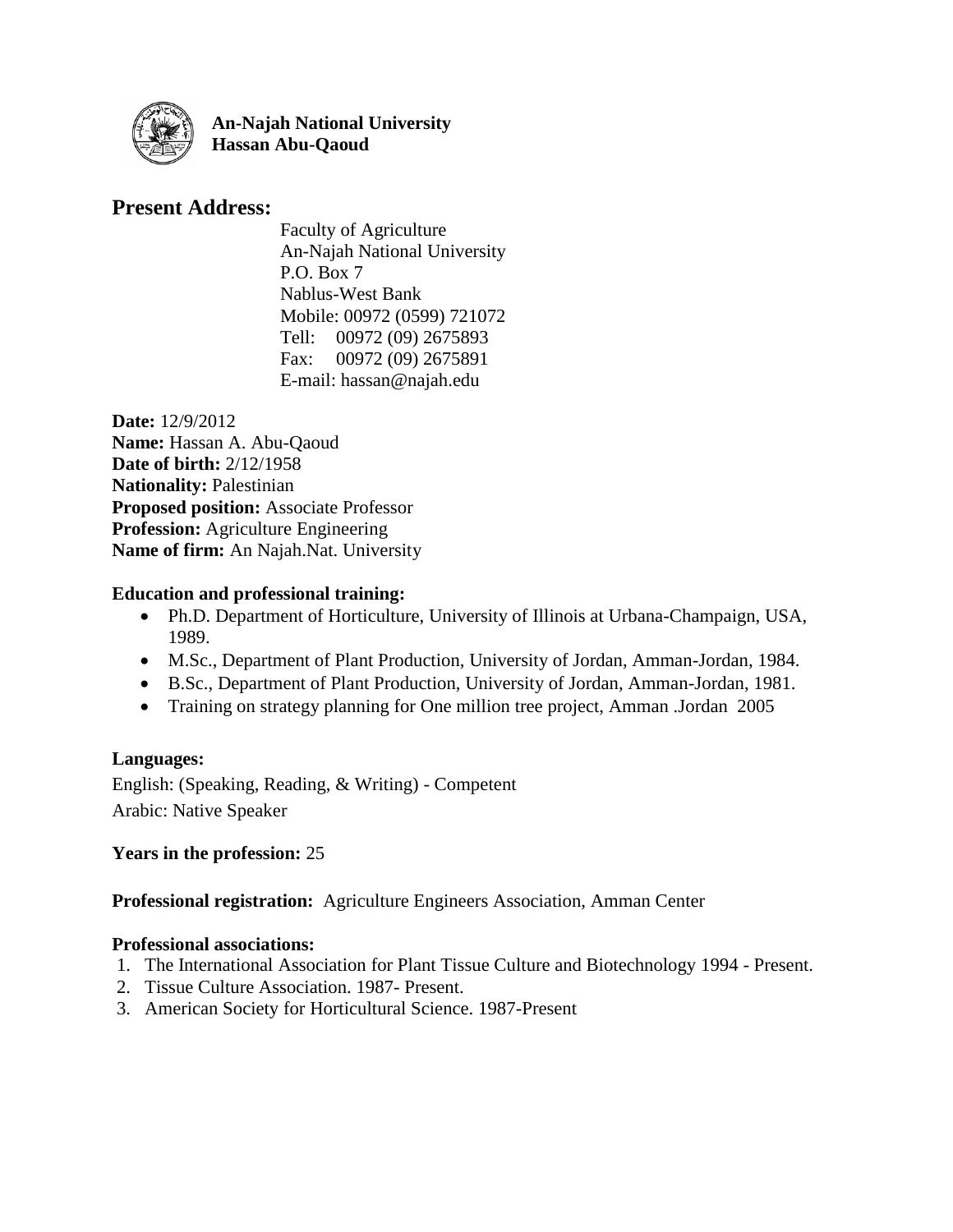#### **Professional experience:**

- 2012: Team member conducting a study on Palestinian Land Development Needs Assessment. Report compiled by a Purpose Needs Assessment Team commissioned by a Consortium of European Palestinian Land Development Program Donors.
- 2009-2010: Agriculture Expert of a consultancy team conducting a strategic Planning Development for Nablus Governorate.
- 2009–Present: Thematic consultant for FP7. Ministry of Higher Education. Palestinian Authority.
- 2009: Participation in several work shop on Global gap arranged by the MOA
- 2008- Present: Participant in a Mediterranean innovation and research coordination action (MIRA) (FP7-INCO) project.
- 2008: Agriculture Expert of a consultancy team conducting a strategic Planning Development for Jenin Governorate.
- 2007: Agriculture Expert Evaluating a project conducted by the ministry of Agriculture on land reclamation in Nablus District, financed by the Government of Spain, focuses on both the employment generation and the agricultural sector in the district. It has two main purposes: to generate employment and to expand agricultural production, through a very labor-intensive land reclamation programme in fifteen selected villages of the District. It was aimed that by the end of the project about 2,400 dunums of land owned by small land owners will have been reclaimed, terraced, equipped with cisterns for rainwater catchments and storage, fenced, and planted with fruit trees. Farmers will also have been provided with extension support services. In doing so, the project will have generated 90,000 work/days.
- 2006: Agricultural Expert Evaluating a project conducted by several non governmental organization to assist in the production and marketing of 200 tons of extra virgin olive oil from the Assera Al-Shamalieh region, with strict adherence to export trade requirements. The project is funded by the Participatory Natural Resource Management Programme (PNRMP) as a loan by IFAD to Palestinian Authority and executed by UNDP/PAPP integrated the olive sector as part of its components.
- 2006: Agricultural Expert: Evaluating study of a project with Care international on food security in Tulkarem and Jenin districts entitled: "EMERGENCY ASSISTANCE FOR IMPOVERISHED HOUSEHOLDS TO IMPROVE FOOD SECURITY IN VILLAGES AFFECTED BY THE WALL" The project focused on the food supplies, agricultural inputs and agricultural roads in rural areas impoverished by the wall. The project was funded by the European Commission for Humanitarian Aid (ECHO). project aims to improve food security for 763 poor and marginalized Palestinian households in ten villages in the Jenin District of the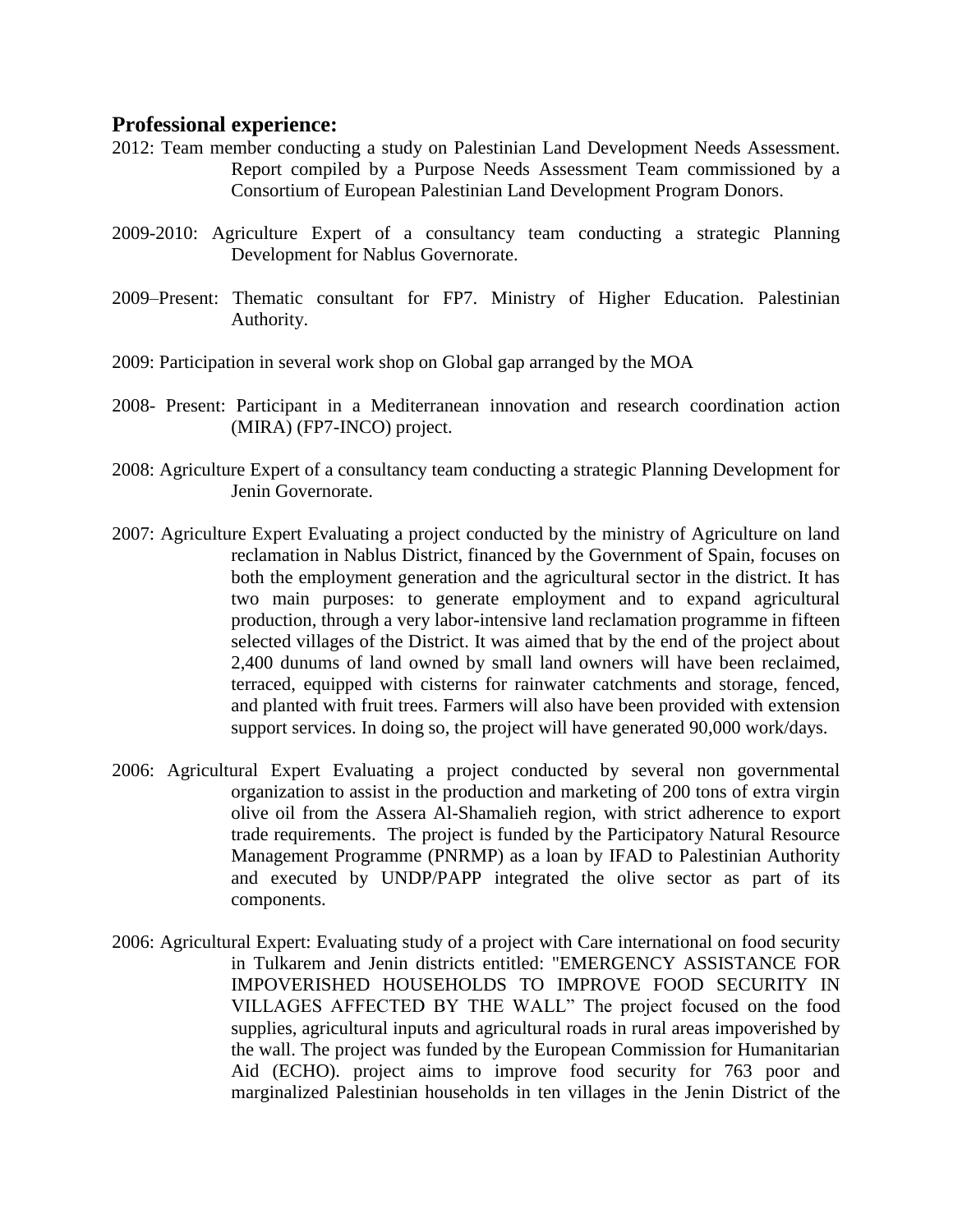West Bank. The project activities include: the introduction of high-yielding small ruminants, diverse crops, and water conservation systems; training and extension services in animal husbandry, water resource management, and small-scale agriculture; and, the development of village-based producer and marketing cooperatives or associations.

- 2005: Agricultural Expert working with Palestine Economic policy Research Institute (MAS). The project aimed at understanding how the agricultural sector has changed in order to provide agricultural experts and farmers with updated information on the current situation with regard to agricultural production, food demand, and pricing and to help them get the best profit out of their agricultural production. This research work is part of a EC funded project (ONG/PVD/2004/061-180) aimed at improving the economic and social condition of Palestinian rural villages in the Tulkarem and Qalqilya Districts (West Bank) by increasing agricultural productivity and profitability and enhancing food security.
- 2004-2005: Researcher for The Socio-economic Study for the Desertification Control Project's Sites in Hebron Area.
- 2001: Project investigator.Conducting an Environmental Impact Assessment for Nablus –Jenin road's project.
- 2000-2005: Project investigator (Palestine) for the improvement of olive production in semi-arid condition (International project).
- 1999-2004: Project investigator (Palestine) for the conservation and sustainable use of dry land Agro-Biodiversity of the Palestine (International Project)
- 1999-Present: Tissue culture project Director. (An-Najah Nat. University)
- 1990-1992: Tissue culture project Director. (University of Jordan). Member of National plant biotechnology committee.
- 1996: Director of a cooperative project with phoenix station at Elche (Spain) for improving in vitro propagation of date palm.
- 1995-1999: Project Coordinator of the Med- campus project CO57 Identification and determination of common quality parameters in Mediterranean Fruit and Vegetable products"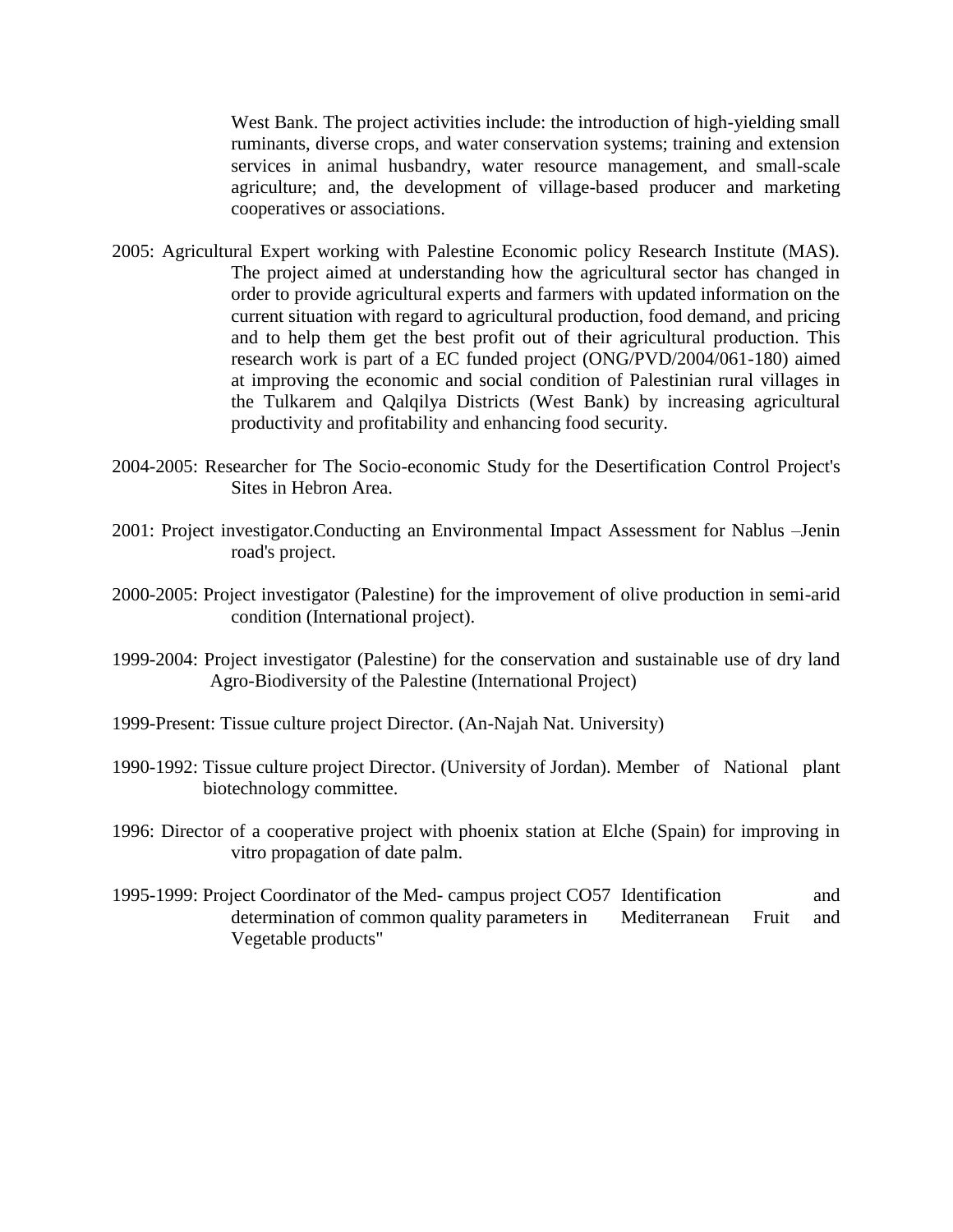#### **Summary of experience:**

Publication and research (a sample of relevant work)

- 1981-1984: Research Assistant, Department of plant Production, University of Jordan, Amman-Jordan.
- 1984-1986: Assistant Farm Manager, Badah Agriculture Company, Amman- Jordan. Establishing an irrigated farm in the desert of Wadi Araba (Southern of Jordan) of 2000 dunums using the Central Pivot system. Potato was cultivated as a field crop for this farm it was among the first project using this system in Jordan. The project aimed mainly at generate employment, and to expand agricultural production area, through an intensive land reclamation programme in several communities
- 1986–1988: Research Assistant, Department of Horticulture, University of Illinois, Urbana-Champaign, II. 61801. USA
- 1988: Teaching Assistant, department of Agronomy, University of Illinois, Urbana-Champaign, II. 61801. U. S.A.
- 1990-1992: Assistant Professor, Department of plant Production, University of Jordan, Amman-Jordan.
- 1992-1994: Assistant Professor, Faculty of Agriculture- An-Najah National University, Nablus-West Bank
- 1994-1996: Dean Faculty of Agriculture An-Najah University.
- 1996–1997: Chairman plant production and protection, Department -An-Najah Nat. Uni.
- 1997-1999: Assistant Professor Department of Plant Production and Protection. Faculty of Agriculture. An-Najah Nat. Uni.
- 1999–2000: Associate Professor. Chairman Plant Production and Protection Department -An-Najah Nat. Uni.
- 2000-present: Associate Professor, Department of Plant Production and Protection. Faculty of Agriculture .An-Najah Nat. Uni. (Chairman)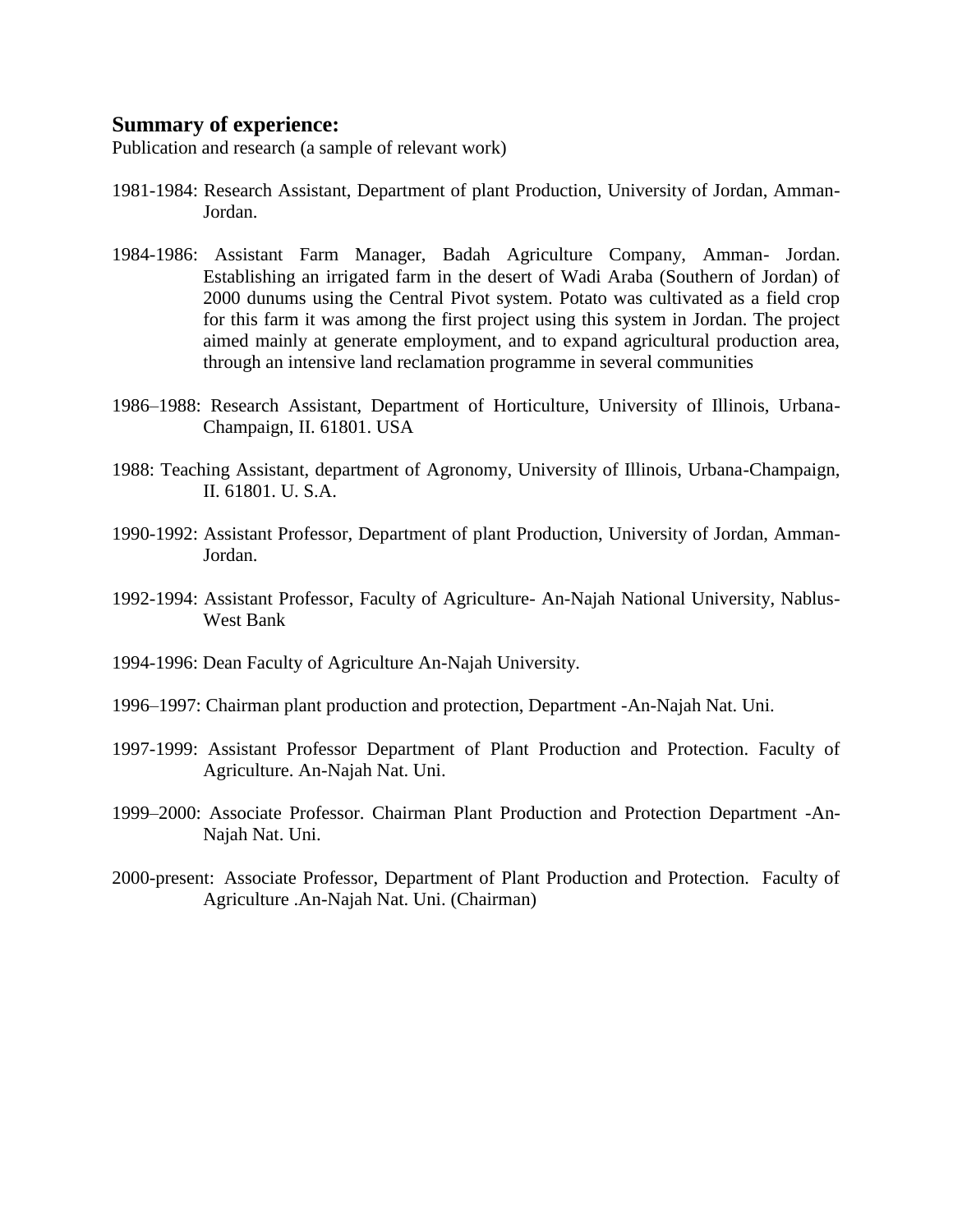## **Publications:**

- 1. Al-Fares, H., Abu-Qaoud, H. 2012. Molecular characterization of genetic diversity in some durum wheat (Triticum durum Desf.) in Palestine. African Journal of Biotechnology Vol. 11(51), 11230-11235.
- 2. Abu-Qaoud, H. Improving adventitious shoot regeneration from cultured leaf explants of Petunia hybrida using thidiazuron. 2012. African Journal of Biotechnology Vol. 11(51), pp. 11230-11235. DOI: 10.5897/AJB12.1695
- 3. Abu-Qaoud, H., Abu-Rayya A and Yaish S. 2010. In vitro regeneration and somaclonal variation of Petunia hybrid. J. Fruit and Ornamental Plant Res. 18(1): 71-82
- 4. Abu-Qaoud. H. 2007. Effect of scarification, gibberellic acid and stratification on seed germination of three Pistacia species. An-Najah Uni.J.Res (N.Sci.) Vol.12: 1-11.
- 5. Abu-Qaoud. H., N. Mizyed and A. Othman. 2007. The use of treated gray waste water for irrigation ofrainfed olives in the West Bank. Bethlehem Uni. Journal .Vol.26: 10-22.
- 6. Abu-Qaoud. H. 2005 Germination of 'Arabequina' olive seeds as affected by chemical scarification, hot water treatment and endosperm tissue. Jordan Journal of Agricultural Sciences, Vol.1, No.1. 1-6
- 7. Abu-Qaoud. H. 2004. In vitro organogenesis and shoot regeneration of Cyclamen persicum Mill. using seedling tissues. An-Najah Univ, J. Res 18 (2) 147-156.
- 8. Abu-Qaoud. H. 2004. Effect of Hydrogen cyanamide and potassium nitrate on bud break and production of 'Perlette' grape in the Jordan Valley. 31 (1): 46-52
- 9. Mizyed. N., I. Eqteeshat and H. Abu-Qaoud. 2002. Optimum nitrogen fertilization for potato inthe West Bank-Palestine. An-Najah Univ. J. Res. 16 (2) 141-154.
- 10. Abu-Qaoud. H. 1999. Performance of different grape cultivars for rooting and grafting. An-Najah Univ. J. Res. 13: 1-10.
- 11. Altoori. M., M. Omari and H. Abu-Qaoud. 1999. Studies on the propagation of Carob Cerotonia siliqua by stem cuttings. Dirasat 26(2)
- 12. Abu-Qaoud . H. and N. Mizyed. 1998. Response of three wheat cultivars to nitrogen fertilization. An-Najah Univ. J. Res.12: 55-69.
- 13. Abo-Omar, J., H. Abu-Qaoud and H. Shanti. 1997. The effect of urea on feeding local goats An-Najah Univ. J. Res. 11: 79-88.
- 14. Hammaudeh . H.Y., M.A Suwwan , H.A. Abu-Qaoud and R.A. Shibli . 1998 Micropropagation and regeneration of Honeoye' strawberry. Dirasat, Agri. Sci. 25 (2) 170- 178.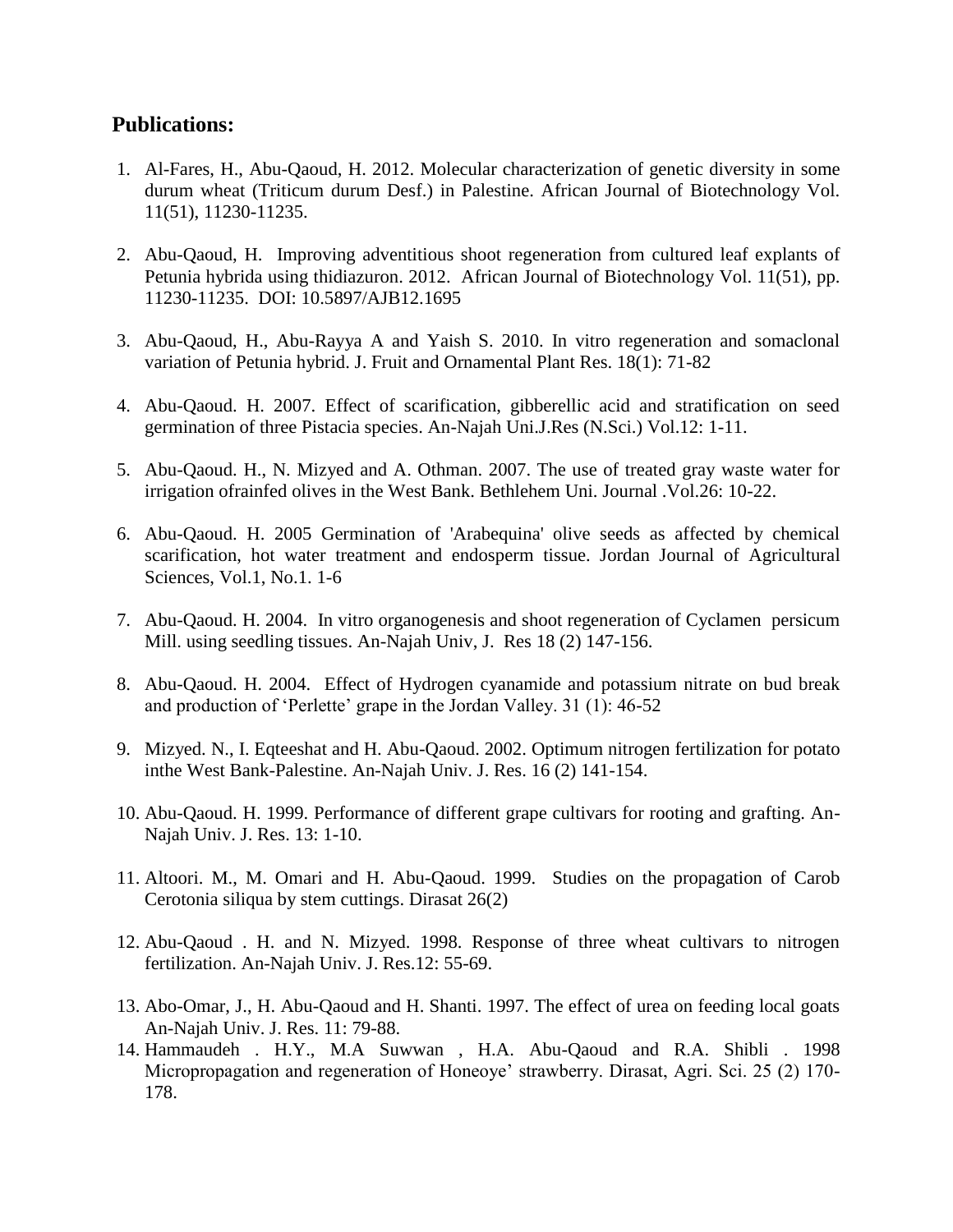- 15. Sawwan. J H. Abu. Qaoud and M. Huzain. 1998. Effect of sucrose levels on the in vitro and ex vitro growth of African violet (Saintpaulia ionantha Wendl). Adv. Hort. Sci. 12:8-10.
- 16. Abu- Qaoud. H. and J. Sawwan. 1998 In vitro propagation of Yucca elephantipes plant. The Islamic U.J. 6(2) 55-65.
- 17. Yousef, A.A.R., M.A. Suwwan , A.M. Al-Musa and H.A. Abu-Qaoud. 1997. In Vitro culture and Microtuberization of "Spunta "Potato (Solanum tuberosum L.). Dirasat, Agri. Sci. 24 (2) 173 -181.
- 18. Abu-Qaoud. H. 1995. Status of date palm in Palestine. Options Mediterraneennes No. A-28.1996 81-84.
- 19. Abu-Qaoud, H. and R. Alkoini. 1995. The effect of seed treatments on germination of Gundellia tournefortii seeds. An-Najah Univ. J. Res. 3 (9): 58 - 72.
- 20. Sriskandarajah. S., R.M. Skirvin and H. Abu-Qaoud. 1990. The effect of some macronutrients on adventitious root development on Scion apple ultivars in vitro. plant cell, Tissue and Organ culture 21:185-189.
- 21. Skirvin, R.M., H. Abu-Qaoud, Sriskandarajah and D.E. Harry.Genetics of micropropagated woody plants 1993. In Ahuja. R.M. (Ed). Micropropagation of woody plants. 121-152. Kluwer Academic publishers Netherlands.
- 22. Abu-Qaoud, H. and B. Abu-Irmaileh. 1996 Propagation of Banana by tissue culture. The Islamic Uni.J. 4 (1): 68 - 77.
- 23. Sriskandandarajah, S., R.M. Skirvin, H. Abu-Qaoud and S.S. Korban. 1990. Factors involved in shoot elongation and growth of adventitious and axillary shoots of three apple scion cultivars in vitro. J.Hort. Science 65(2): 113-121
- 24. Chevreau, E., R.M. Skirvin, H.A. Abu-Qaoud, S.S. Korban and J.G. Sullivan. 1989. Adventitious shoot regeneration from leaf tissue of three pear (Pyrus sp.) cultivars in vitro. Plant Cell Reports. 7:688-691.
- 25. Abu-Qaoud H., R.M. Skirvin and F.E. Below. 1991. Influence of nitrogen from and NH4-N/ :NO3 ratios on adventitious shoot formation from pear (Pyrus Communis) leaf explants in vitro. Plant Cell Tissue and Organ Culture. 27: 315-319.
- 26. Abu-Qaoud, H., R.M. Skirvin and E Cherveau. 1990. In vitro separation of chimeral pears into their component genotypes. Euphytica. 48: 189-196.
- 27. Abu- Qaoud, H. 1989. In vitro separation of chimeral pear into their component genotypes. Ph. D. Thesis. University of Illinois at Urbana-Champagian. Illinois U.S.A.